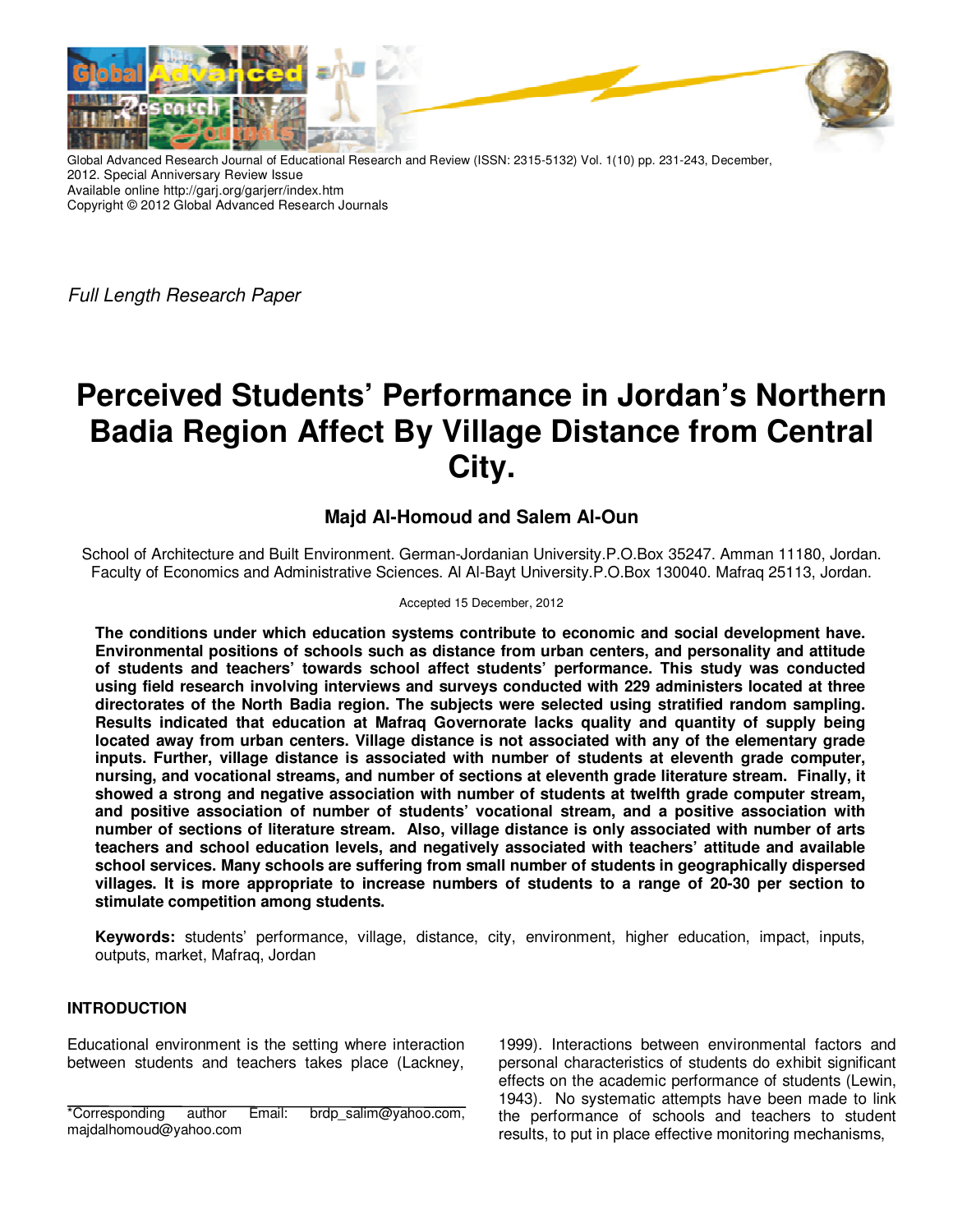**232 Glo. Adv. Res. J. Edu. Res. Rev.** 

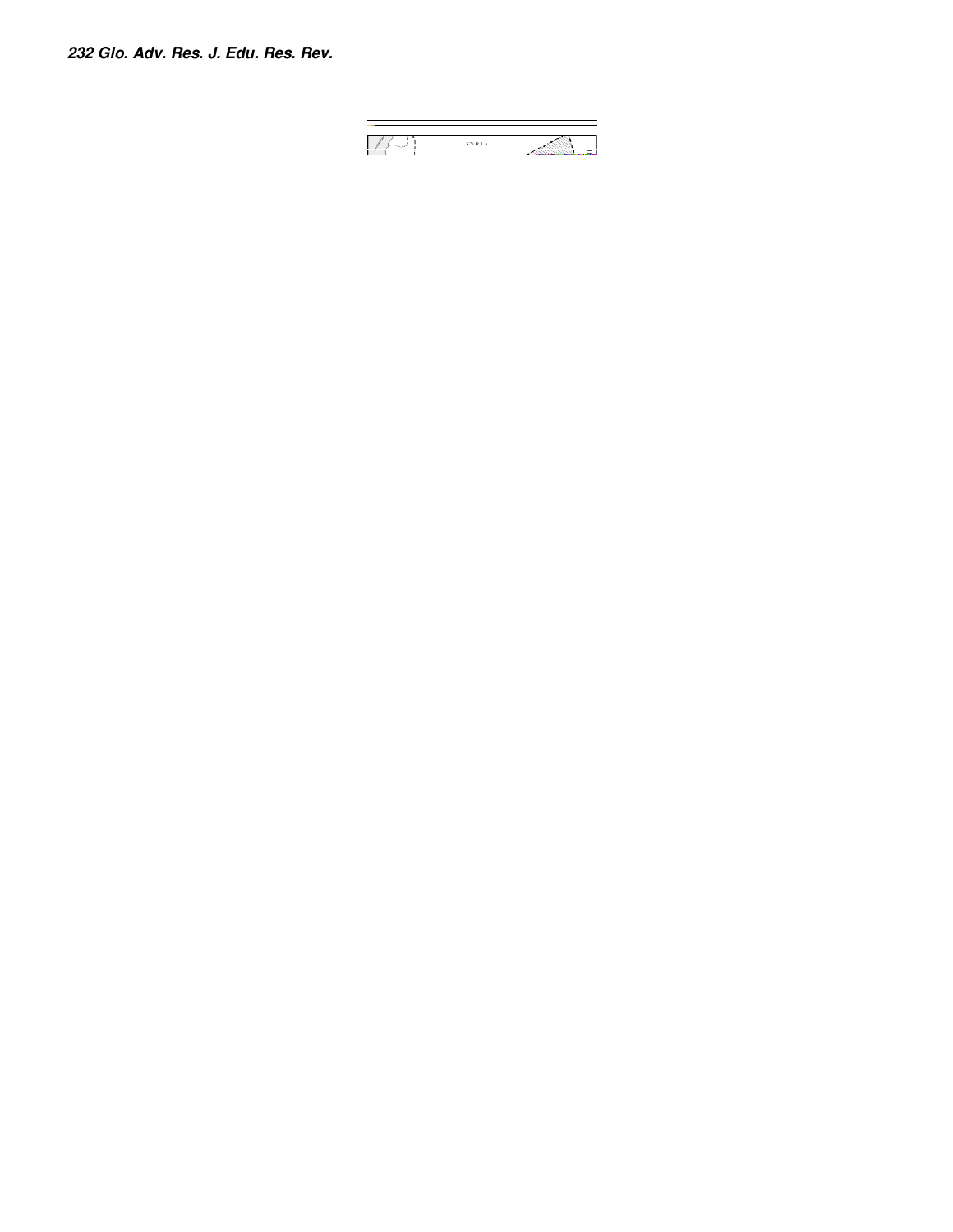# **Literature Review and Theory**

#### **Marketing Higher Education**

A number of authors have recognized the increasingly important role that marketing is playing in higher education institutions' efforts to attract new students (Carlson, 1992; Fisk and Allen, 1993; Murphy and McGarritty, 1978; Wonders and Gyuere, 1991). Marketing actually is linked to needs assessment, market research, product development, pricing, or distribution (Kotler & Fox, 1995; Murphy and McGarrity, 1978). The common feature of all marketing definitions is the satisfying of customer needs. In a higher education context, many customers have been recognized; parents, alumni, donors, the community at large, the government and prospective employers, but the primary customer remains the student (Conway et al., 1994; Robinson and Long, 1987; Scott, 1999; Wallace, 1999).

#### **Incentives and Accountability in Supply -Aligning Incentives On The Supply Side**

Improving the supply quality of schools include: (1) Improving the physical quality of schools by increasing pressure on the treasury to spend sufficiently on building and maintaining schools and by delivering services that are not an integral part of the education process. (2) Aligning the incentives of teachers, bureaucrats, and private sector education providers to produce good quality education. For public schools, it requires motivating teachers to teach effectively in the classroom through performance based on financial and pecuniary rewards, in addition to improving the training of teachers (Galal, 2002).

## **Teaching Environment Effect on Student performance**

A study by Tam and Cheng (1995; 1994) conceptualized quality of school teaching environment based upon a multi-perspective approach. It measured the internal social environment of the school organization and its relations to performance of teachers and students. There were six integrated school environment factors that emerged to reflect the learning/teaching environment: strength of leadership, staff frustration, positive classroom climate, caring and support to students (a combination of three environment variables: esprit, intimacy, and student-centeredness), formalization, and pupil control (pupil control ideology minus organizational ideology) (Cheng, 1993; Ming, 1994; Ming & Cheong, 1995). Leadership behavior of the principal was

measured by the integration of the five aspects: instructional (educational), structural (hierarchy of authority, hindrance (difficulty and obstruction) as signs of bureaucratization of a school, and participative decision), human resource, political, and cultural (symbolic) (Sergiovanni; 1984; Bush, 1986; Bolman & Deal, 1991; Cheng, 1993). Additional factors included: school context measured by age and size of the school; personal characteristics of students measured by age and gender; personal characteristics of teachers measured by average teacher teaching experience, age of teacher, and gender of teacher. Further, teacher performance was measured by efficacy and time-use at the individual level. Students' performance was measured by learning efficacy (efficiency). Students' competition was as a function of affiliation and involvement, better social relationship increases students' engagement in study (Ming, 1994; Ming and Cheong, 1995).

#### **Physical School Environment Effect on Students Performance**

School buildings are of critical importance to teaching and learning environment (Lackney, 1999). Johnson (1990) indicated that quality of the learning environment affects teacher behavior and teacher attitudes towards teaching continuity. The physical setting is an undeniably integral part of the ecological context for learning, and has a positive influence on the bottom-line indicators of quality in education (Lackney, 1999).

Noise and Location of Schools: Studies concluded there are significant increases in systolic and diastolic blood pressure associated with schools being near noisy urban streets (Evans, Kliewer, & Martin, 1991; Berglund and Lindvall, 1986; Cohen et al., 1986). Noise may decrease teaching time by forcing teachers to continuously pause or by making it difficult for the student and teacher to hear one another (Crook and Langdon, 1974). Noise negatively influence children's information processing, personal control, and arousal level (Cohen and Weinstein, 1981).

Building Condition, Building Life-Cycle, and Facility Management: A study by Edwards (1991) found that educational building conditions were hampering student performance, and estimated that improved facilities could lead to a 5.5% to 11% improvement on standardized tests. Lackney (1996) indicated student academic improve with physical comfort and classroom adaptability, building life-cycle, and sustainable schools.

Schools Size: Small schools benefit students socially and academically, while smaller school buildings consume less energy. Additionally, small neighborhood schools serve as community centers. The use of school facilities can be shared with a variety of community organizations fostering meaningful partnerships and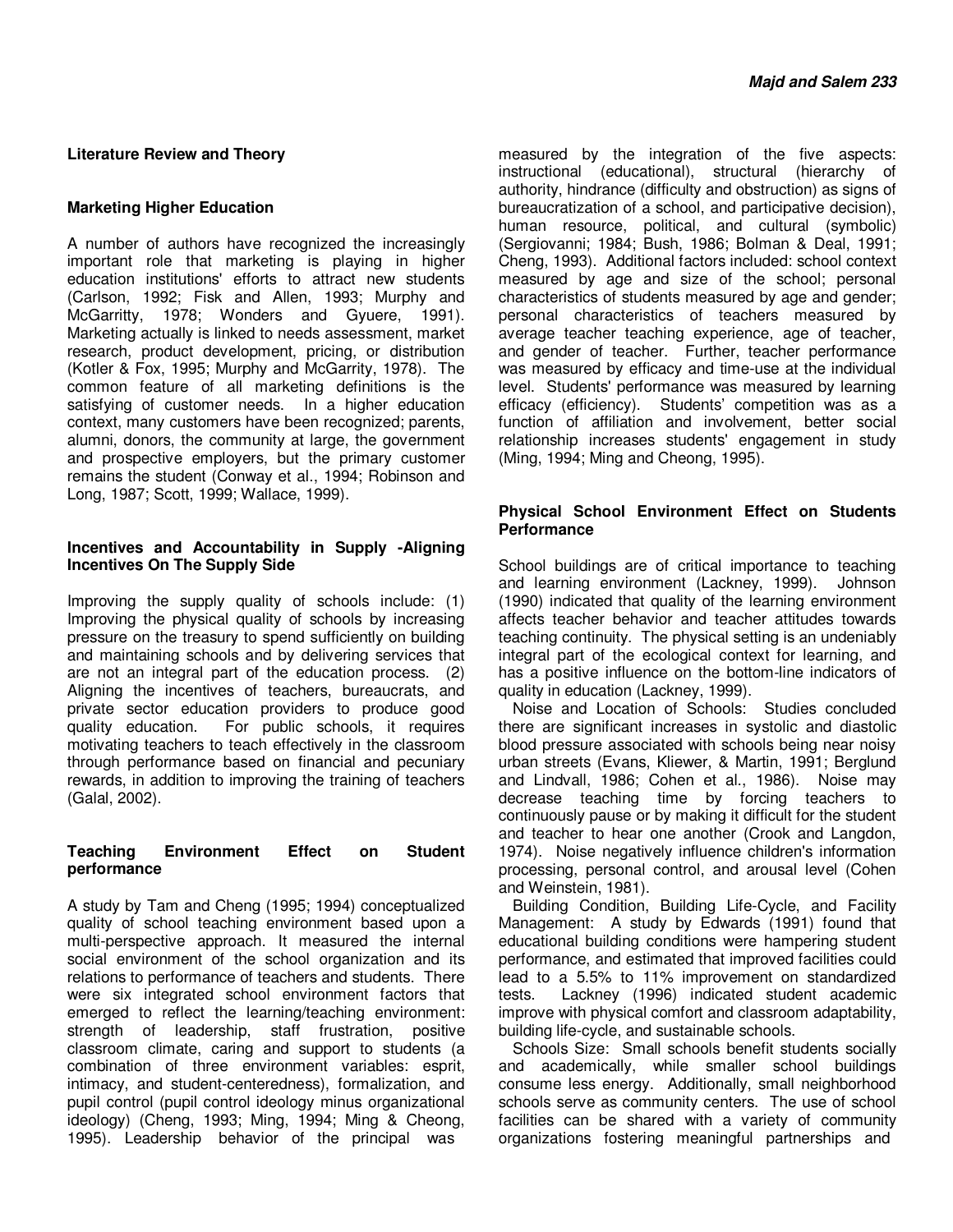engagement, as well as, opportunities for children to walk and bike as added health benefit (Lackney, 1999). On average, research indicates that an effective size for an elementary school is in the range of 300-400 students and that 400-800 students is appropriate for a secondary school (7-8) (Cotton, 1996). School size shows effect on academic achievement (Burke, 1987; Haller et al., 1993; Stockard and Mayberry, 1992; Walberg, 1992; Bates, 1993; Eberts et al., 1982; Eichenstein, 1994; Fowler, 1992; Summers and Wolfe, 1977; Eberts at al., 1982); extracurricular participation (Barker and Gump, 1964; Burke, 1987; Cawelti, 1993; Howley, 1996; Berlin and Cienkus, 1989; Rutter, 1988; Schoggen and Schoggen, 1988; Stockard and Mayberry, 1992; Walberg, 1992); attendance (Fowler, 1995; Gregory, 1992; Gregory and Smith, 1987; Howley, 1994; Smith and DeYoung, 1988; Walberg, 1992; Bates, 1993; McGanney et al., 1989; Rutter, 1988); and college entry (Fowler, 1992; Jewell, 1989; Burke, 1987; Swanson, 1988).

#### **Conceptual Framework**

From the previous review the following framework can be concluded:

• Investment in education is translated into higher economic growth and investment returns, improved income equality, and lower poverty. However, investment in education is challenged by globalization and knowledge economy, economy, demographic pressure, finance of education, pedagogical reforms, and education and migration.

• Education is a value chain that requires context understanding.

• Demand of the educational environment in the value chain is reflected in indications like opportunities of jobs and economic activities, training, and limitations of demand.

Supply of the educational environment in the value chain includes: capacity of quality and quantity of supply, physical school entities, teaching-organizational, in addition to personality issues of the teacher and the student.

#### **RESEARCH METHODS**

#### **Hypotheses of the Study**

Based on the above reviewed background and the assumption that Higher Education in Mafraq Governorate lacks supply of applied sciences majors (such as agriculture, engineering, architecture, nursery, medicine, arid land development, and resources management) at the local university level, it is hypothesized that:

The further schools are located from the central city (Mafraq), the less they offer quality and quantity in the educational environments, which impacts the outcomes of higher education at the governorate level and as follows:

School location (measured by village distance from the central city of Mafraq) affects students' competitiveness and preparedness (perceived performance).

School location (measured by village distance from the central city of Mafraq) affects capacity of quantity of supply (students and teachers) of the teaching environment.

School location (measured by village distance from the central city of Mafraq) affects capacity of capacity of teaching-organizational entity of the school environment and of quality of supply.

The hypotheses of the study were investigated based on field research using surveys. One leader for two teams of eight assistants conducted the field research.

## **Field Research - Survey**

Surveys were conducted by interviewing a sample of schools administers from the four directorates in the North Badia region (Mafraq center, Northwest Badia, and Northeast Badia) representing the eighteen municipalities that included a target population of all elementary and secondary schools. Interviews took place inside the school building in the municipal office for the whole sample.

#### **Sampling Technique**

A stratified proportional random sample was used.Stratification was for the eighteen municipalities.The 18 municipalities (covering about 100 villages) included: (1) Greater Mafraq, (2) New Bal'ama, (3) Zaa'tri and Mansheyya, (4) Hausha; (5) Baseleyyah; (6) AsSarhan; (7) Sabha and Dafyanah; (8) Safawi; (9) Umm Alquttayn and Makeyftah; (10) Bani hashem; (11) New Rhab; (12) Mansheyyat Bani Hasan; (13) New Deyr Alkahf; (14) New Rweyshid: (15) AsSalhiyyah and Nayfah; (16) Alhusseyn bin Abdullah; (17) Khaldeyyah; (18) New Umm Aljmal.

The total number of sample frame is 337 schools of which 231 for elementary education, and 96 secondary, 8 vocational and academic, and two vocational. The proportion is suggested to be about 60%-70% of the schools distributed over the three directorates and covering all the municipalities. So from each municipality only two-thirds of the total available schools were suggested to be interviewed from both female and male elementary and secondary schools. Randomization used the list of schools in each municipality which is alphabetically ordered. Selection was assigned randomly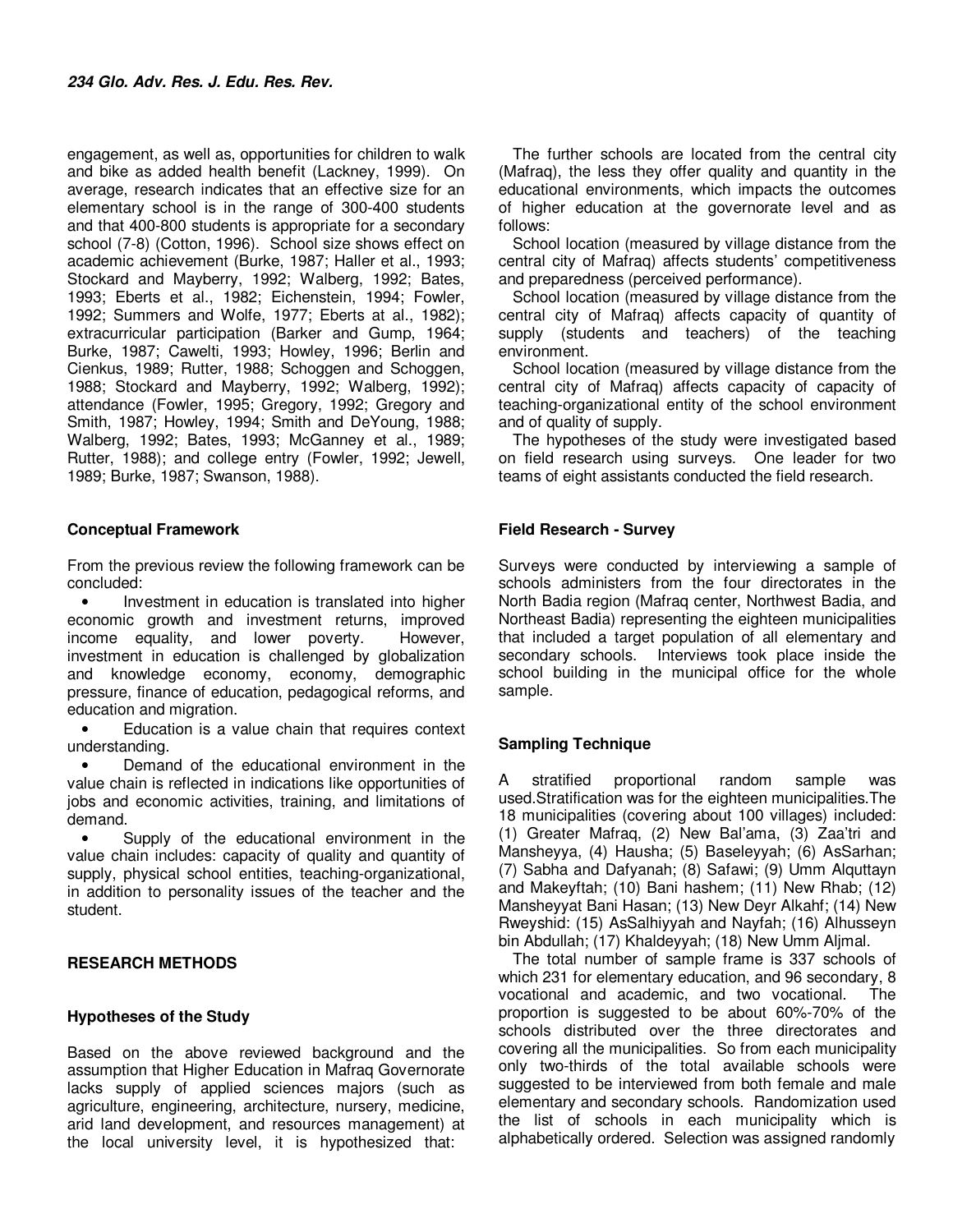**Table 1** frequencies distribution of major characteristics of interviewed municipals

|                           | Frequency      | Percent        | <b>Cumulative Percent</b> |  |  |  |
|---------------------------|----------------|----------------|---------------------------|--|--|--|
| Gender                    |                |                |                           |  |  |  |
| Male                      | 104            | 45.4           | 45.4                      |  |  |  |
| Female                    | 125            | 54.6           | 100.0                     |  |  |  |
| <b>Educational Level</b>  |                |                |                           |  |  |  |
| Ph.D.                     | $\bf{8}$       | 3.5            | 3.5                       |  |  |  |
| M.A./M.Sc.                | 40             | 17.5           | 21.0                      |  |  |  |
| Diploma                   | 129            | 56.3           | 77.3                      |  |  |  |
| <b>Bachelor</b>           | 31             | 13.5           | 90.8                      |  |  |  |
| College                   | 20             | 8.7            | 99.6                      |  |  |  |
| Other                     | 1              | $\overline{A}$ | 100.0                     |  |  |  |
| <b>Training Workshops</b> |                |                |                           |  |  |  |
| Management                | 25             | 10.9           | 10.9                      |  |  |  |
| Pedagogy                  | 6              | 2.6            | 13.5                      |  |  |  |
| <b>Computer Skills</b>    | 13             | 5.7            | 19.2                      |  |  |  |
| Specialized               |                | $\overline{a}$ | 19.7                      |  |  |  |
| Other                     | $\overline{c}$ | 9.             | 20.5                      |  |  |  |
| None                      | 12             | 5.2            | 25.8                      |  |  |  |
| More than One             | 170            | 74.2           | 100.0                     |  |  |  |
| <b>Years of Service</b>   |                |                |                           |  |  |  |
| <5 Yrs                    | 76             | 33.2           | 33.2                      |  |  |  |
| 6-10 Yrs                  | 57             | 24.9           | 58.1                      |  |  |  |
| 11-15 Yrs                 | 26             | 11.4           | 69.4                      |  |  |  |
| 16-20 Yrs                 | 29             | 12.7           | 82.1                      |  |  |  |
| 21-15 Yrs                 | 23             | 10.0           | 92.1                      |  |  |  |
| >25 Yrs                   | 18             | 7.8            | 100.0                     |  |  |  |
| <b>Place of Residence</b> |                |                |                           |  |  |  |
| Same Village/City         | 127            | 55.5           | 55.5                      |  |  |  |
| <b>Another Village</b>    | 93             | 40.6           | 96.1                      |  |  |  |
| <b>Another City</b>       | 9              | 3.9            | 100.0                     |  |  |  |
| Total                     | 229            | 100.0          | 100.0                     |  |  |  |

as every other school in the list until the proportion of 60- 70% of the schools is achieved from each of the female and male elementary and secondary schools list. Final sample proportion was 67.9% with a size of 229 schools' administers. Response rate was 67.3% in Mafraq center, 42.3% in Northeast Badia, and 51.5% in Northwest Badia.

#### **Questionnaire Instrument**

The questionnaire included the following sections:

(1) Supply for manpower (human resources) capacity – Teaching Environment:

1.a. Capacity of supply at the schools level in terms of quantity: (1) School capacity – distribution across levels of education, gender, and pass and fail; (2) Available levels of study - distribution across gender and pass and fail; (3) Available fields of study – distribution across gender, and pass and fail; (4) High school education distribution across gender, fields of study, and pass and fail; and (5) Available teachers – distribution across majors, gender, age, teaching experience, and teaching efficacy and hours of teaching (time-use for teaching).

1.b. Capacity of supply at the schools level in terms of quality: (1) Perception of available teaching pedagogy; (2) Directing students to choose the track they may need by providing qualified teacher who provides supervision and guidance to students; and (3) Obstacles of concentration at the Ministry of Education Level: financial, specializations, incentives; (4) Evaluating the impact of implemented development program provided by the Ministry of Education and Ministry of Higher Educations on the local community - limitations and vision.

(2) Supply of the educational environment in the value chain includes the teaching-organizational and physical entities, reflected in quality and quantity, in addition to personality of the teacher and the student - School Environment:

2.a. Teaching-organizational entity includes understanding available human resources capacity in terms of quantity: (1) Strength of leadership ((a) instructional (educational) (teaching pedagogy), and (b) structural (organizational: hierarchy of authority, bureaucracy and hindrance (difficulty of authority), and participation decisions); (2) staff frustration; (3) positive classroom environment; (4) caring and support to students (esprit, intimacy, and student-centeredness); (5) formalization; and (6) students control (student control ideology-organizational ideology).

2. b. Physical entity include understanding classroom and school infrastructure and services: (1) Classroom environment include: classroom size, classroom arrangements, lighting, thermal conditions, and air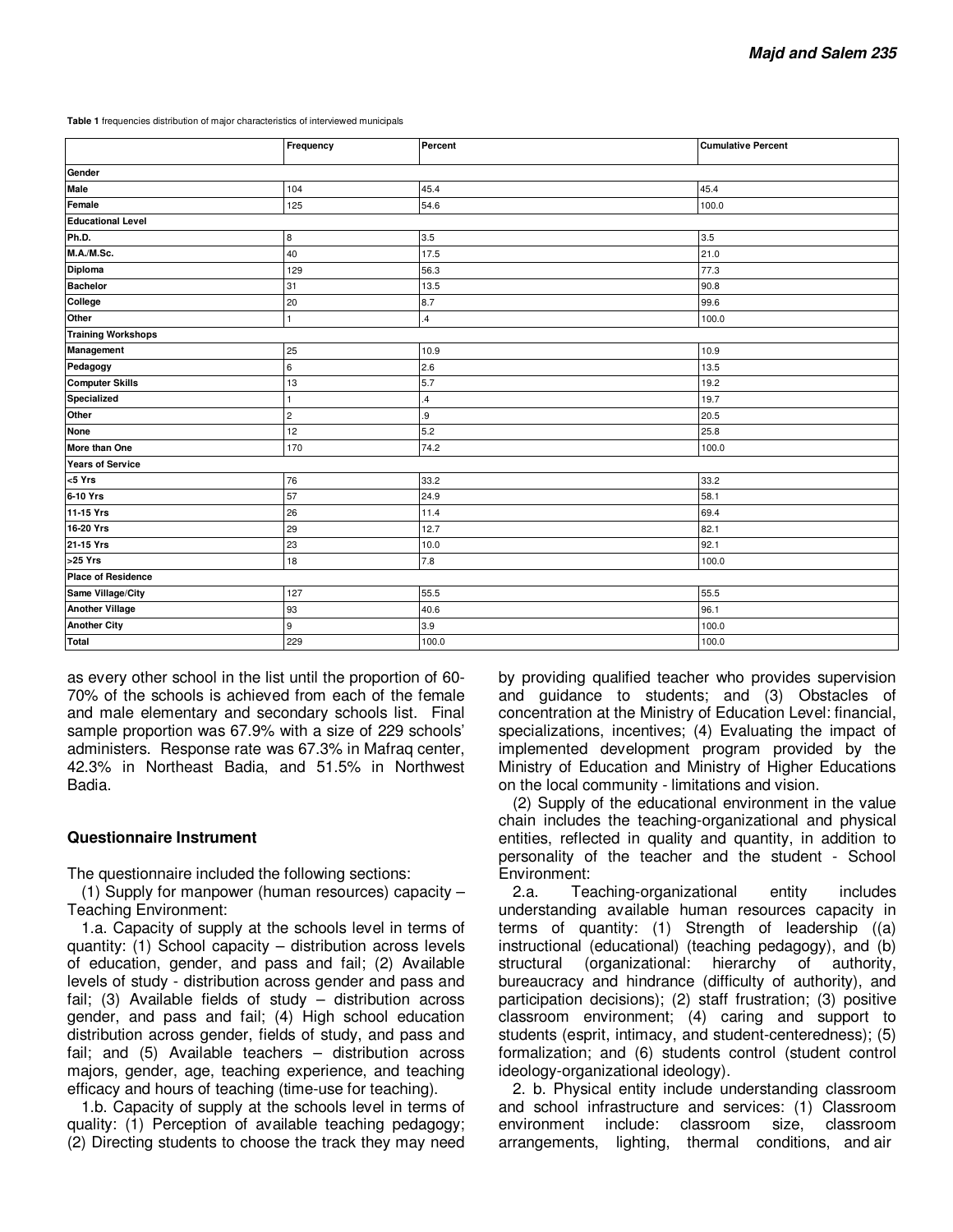#### **236 Glo. Adv. Res. J. Edu. Res. Rev.**

**Table 2** distribution of the dichotomous sub-variables of schools' physical entities

|                                      | Frequency                                   | <b>Valid Percent</b> | <b>Cumulative Percent</b> |  |  |  |  |  |  |
|--------------------------------------|---------------------------------------------|----------------------|---------------------------|--|--|--|--|--|--|
| <b>Classroom Environment</b>         |                                             |                      |                           |  |  |  |  |  |  |
|                                      | <b>Classroom Additional Lighting Source</b> |                      |                           |  |  |  |  |  |  |
| Yes                                  | 182                                         | 79.5                 | 79.5                      |  |  |  |  |  |  |
| No                                   | 47                                          | 20.5                 | 100.0                     |  |  |  |  |  |  |
| <b>Classroom Heat Control</b>        |                                             |                      |                           |  |  |  |  |  |  |
| Yes                                  | 108                                         | 47.2                 | 47.2                      |  |  |  |  |  |  |
| $\mathsf{No}$                        | 121                                         | 52.8                 | 100.0                     |  |  |  |  |  |  |
| <b>Classroom Cooling Control</b>     |                                             |                      |                           |  |  |  |  |  |  |
| Yes                                  | 60                                          | 26.2                 | 26.2                      |  |  |  |  |  |  |
| No                                   | 169                                         | 73.8                 | 99.6                      |  |  |  |  |  |  |
| <b>Classroom Natural Ventilation</b> |                                             |                      |                           |  |  |  |  |  |  |
| Yes                                  | 200                                         | 87.3                 | 87.3                      |  |  |  |  |  |  |
| No                                   | 29                                          | 12.7                 | 100.0                     |  |  |  |  |  |  |
| <b>School Environment</b>            |                                             |                      |                           |  |  |  |  |  |  |
| <b>Computer Labs</b>                 |                                             |                      |                           |  |  |  |  |  |  |
| Yes                                  | 178                                         | 77.7                 | 77.7                      |  |  |  |  |  |  |
| No                                   | 51                                          | 22.3                 | 100.0                     |  |  |  |  |  |  |
| <b>Science Labs</b>                  |                                             |                      |                           |  |  |  |  |  |  |
| Yes                                  | 97                                          | 42.4                 | 42.4                      |  |  |  |  |  |  |
| No                                   | 132                                         | 57.6                 | 100.0                     |  |  |  |  |  |  |
| <b>Art Studios</b>                   |                                             |                      |                           |  |  |  |  |  |  |
| Yes                                  | 31                                          | 13.5                 | 13.5                      |  |  |  |  |  |  |
| No                                   | 198                                         | 86.5                 | 100.0                     |  |  |  |  |  |  |
| Library                              |                                             |                      |                           |  |  |  |  |  |  |
| Yes                                  | 115                                         | 50.2                 | 50.2                      |  |  |  |  |  |  |
| No                                   | 114                                         | 49.8                 | 100.0                     |  |  |  |  |  |  |
| <b>Indoor Sports Facility</b>        |                                             |                      |                           |  |  |  |  |  |  |
| Yes                                  | 27                                          | 11.8                 | 11.8                      |  |  |  |  |  |  |
| No                                   | 202                                         | 88.2                 | 100.0                     |  |  |  |  |  |  |
| <b>Outdoor Sports Facility</b>       |                                             |                      |                           |  |  |  |  |  |  |
| Yes                                  | 64                                          | 27.9                 | 27.9                      |  |  |  |  |  |  |
| No                                   | 165                                         | 72.1                 | 100.0                     |  |  |  |  |  |  |
| <b>Food Facility</b>                 |                                             |                      |                           |  |  |  |  |  |  |
| Yes                                  | 158                                         | 69.0                 | 69.0                      |  |  |  |  |  |  |
| No                                   | $71\,$                                      | 31.0                 | 100.0                     |  |  |  |  |  |  |
| <b>Praying Facility</b>              |                                             |                      |                           |  |  |  |  |  |  |
| Yes                                  | 55                                          | 24.0                 | 24.0                      |  |  |  |  |  |  |
| No                                   | 174                                         | 76.0                 | 100.0                     |  |  |  |  |  |  |
| <b>School Fencing</b>                |                                             |                      |                           |  |  |  |  |  |  |
| Yes                                  | 150                                         | 65.5                 | 65.5                      |  |  |  |  |  |  |
| No                                   | 79                                          | 34.5                 | 100.0                     |  |  |  |  |  |  |
| <b>School Gate</b>                   |                                             |                      |                           |  |  |  |  |  |  |
| Yes                                  | 146                                         | 63.8                 | 63.8                      |  |  |  |  |  |  |
| $\mathop{\mathsf{No}}$               | 83                                          | 36.2                 | 100.0                     |  |  |  |  |  |  |
| <b>Rest Rooms</b>                    |                                             |                      |                           |  |  |  |  |  |  |
| Yes                                  | 210                                         | 91.7                 | 91.7                      |  |  |  |  |  |  |
| No                                   | 19                                          | 8.3                  | 100.0                     |  |  |  |  |  |  |
| <b>Total</b>                         | 229                                         | 100.0                | 100.0                     |  |  |  |  |  |  |

quality; and (2) School environment include: school size, noise location, building age.

2. c. Other Variables that may affect the teachinglearning environment include: (1) student attitude towards the school, student affiliation and involvement, and students' competition; (2) teacher attitude and teacher performance; and (3) Availability of Services.

(3) Location of these sources from Central city in the North Badia region.

(4) Student performance - Learning efficacy of perceived qualitative performance or attainment test scores of average annual in all subjects such as: Science, Math, Physics, Chemistry, Biology, Geology, Computer Science, Arabic and English.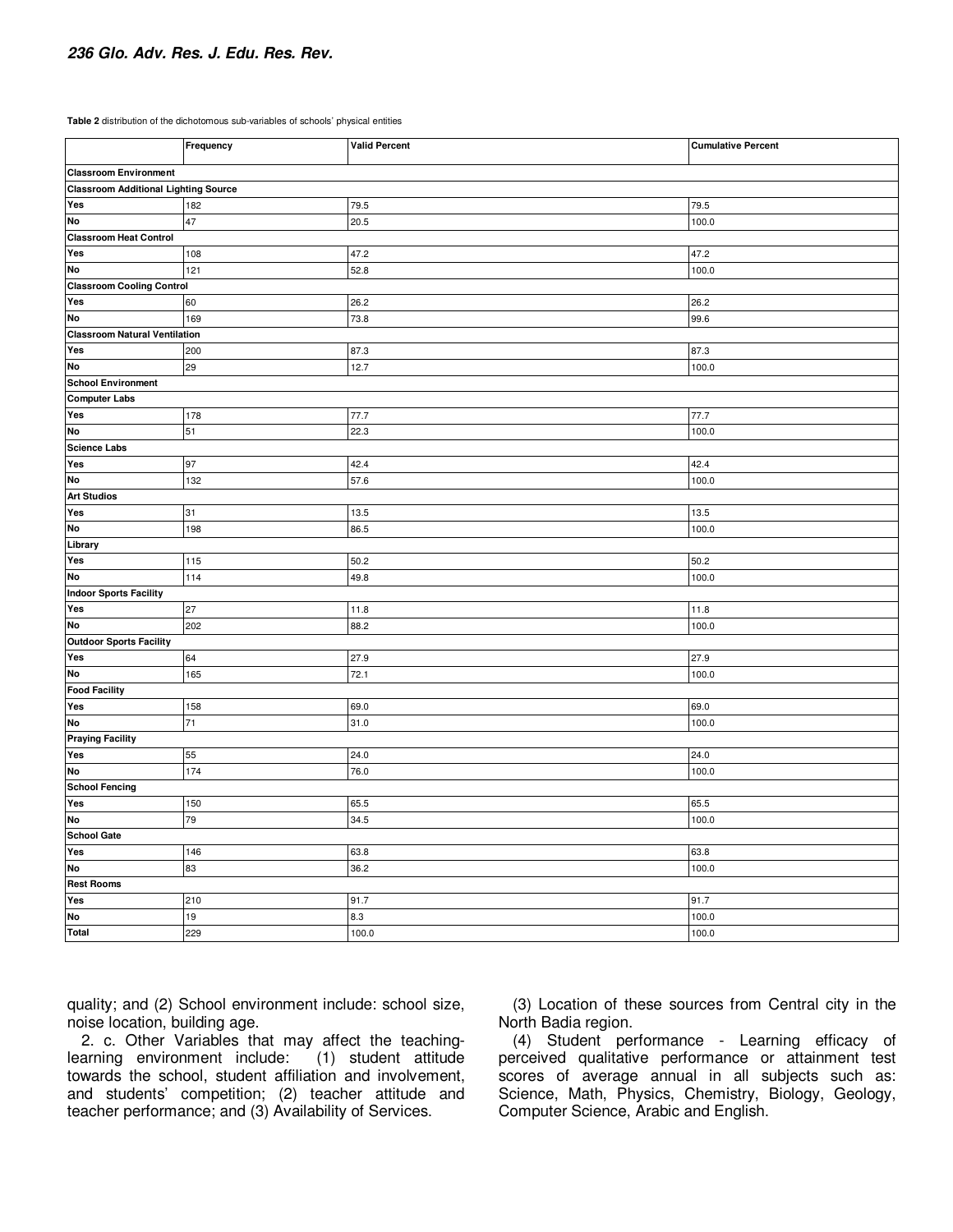

**Figure 2** Distribution of students' gender across sampled schools (1 – males, 2- females, 3- mixed gender)





**Table 3** paired samples test - overall learning efficacy over village distance from mafraq city

| Pair 1                                                                                                           | <b>Paired Differences</b> |                |                                                                 |           |           | l di      | Sig. | (2-     |  |
|------------------------------------------------------------------------------------------------------------------|---------------------------|----------------|-----------------------------------------------------------------|-----------|-----------|-----------|------|---------|--|
|                                                                                                                  | Mean                      | Std. Deviation | Std. Error Mean<br>95% Confidence Interval of the<br>Difference |           |           |           |      | tailed) |  |
|                                                                                                                  |                           |                |                                                                 | Lower     | Upper     |           |      |         |  |
| Perceived Students Performance - Overall Learning -26.156<br><b>Efficacy - Village Distance from Mafrag City</b> |                           | 33.613         | 2.226                                                           | $-30.543$ | $-21.770$ | $-11.750$ | 227  | .000    |  |

#### **RESULTS AND ANALYSIS**

#### **Descriptive Statistics**

Demographic Information of interviewed subjects: Interviewed schools municipals were distributed over Mafraq Governerate. Location of interviewed schools from the center of the main city of Mafraq ranged from the city itself to villages located 218 km away. The average distance from Mafraq city of the sampled schools was about 29 km. Interviewed subjects were about 45% males and 55% females, see Table 1. Their education level ranged from college to Ph.D. and distributed as follows: Ph.D. (3.5%), Masters (17.5%), Diploma (56.3%), Bachelor (13.5%), and College (8.7%), see Table 1.

Training workshops that municipals received included training in: management (10.9%), pedagogy (2.6%), computer skills (5.7%), and specialized training (0.4%), see Table 1. In terms of years of service for the interviewed municipals: less than five years of service (33.2%), 6-10 years (24.9%), 11-15 years (11.4%), 16-20 years (12.7%), 21-15 years 10%, and more than 25 years (7.8%). About 50% of the subjects served 6-10 years, see Table 1. More than half of the sample comes from the same town they work at (55.5%); about 40.6% come from other villages in the North Badia regions, and only about 3.9% come from outside the North Badia Region, see Table 1.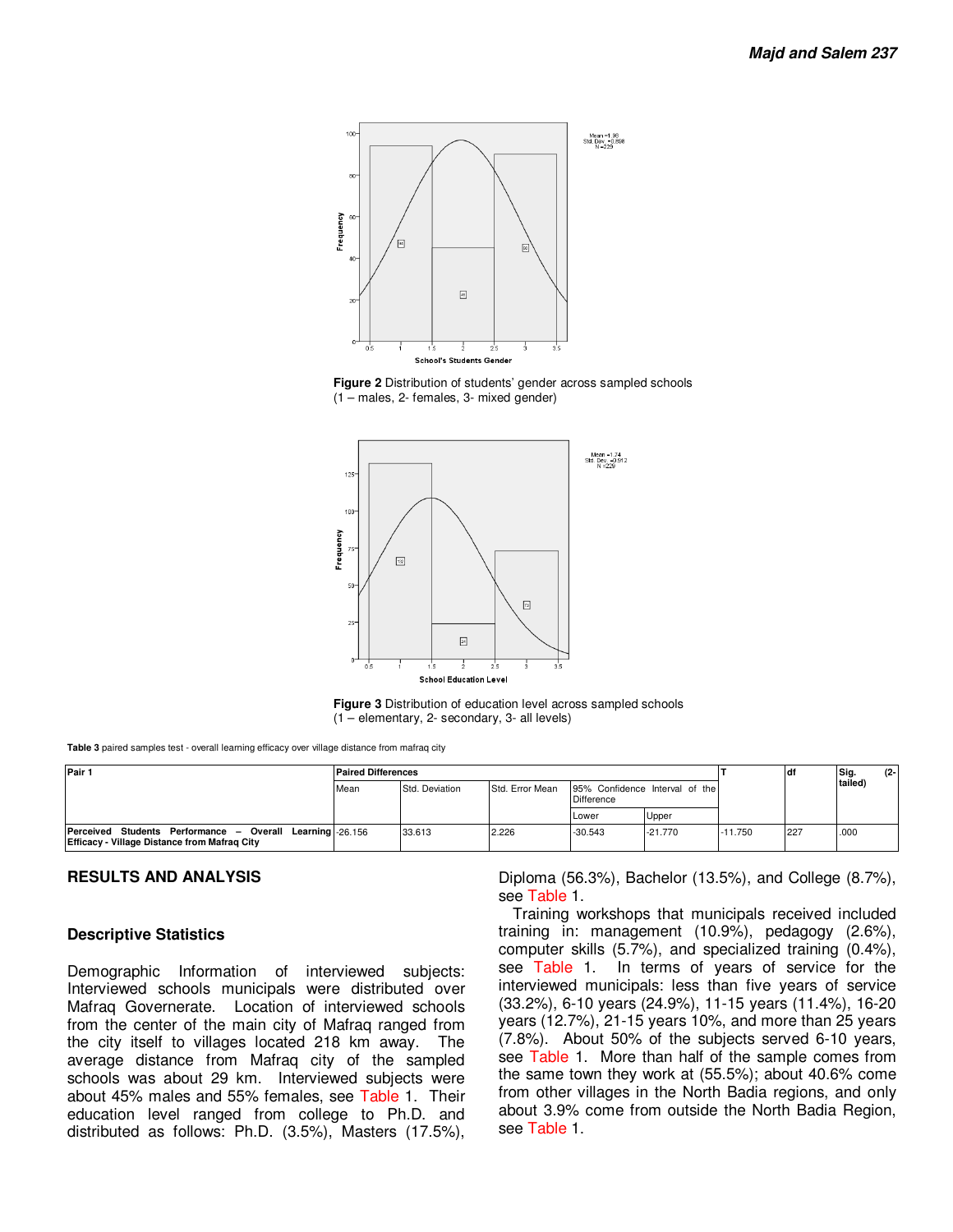#### **238 Glo. Adv. Res. J. Edu. Res. Rev.**

**Table 4** paired samples statistics - overall learning efficacy over village distance from mafraq city

| <b>Pair</b>                                                                        | Mean  | IN  | <b>Std. Deviation</b> | <b>Std. Error Mean</b> |
|------------------------------------------------------------------------------------|-------|-----|-----------------------|------------------------|
| Students<br>Overall 3.10<br><b>Perceived</b><br>Performance -<br>Learning Efficacy |       | 228 | .670                  | .0444                  |
| Village Distance from Mafrag City                                                  | 29.25 | 228 | 33.593                | 2.225                  |

**Table 5** anova – elementary stage students input/capacity of quantity of supply over village distance from mafraq city

| Variable                               | <b>Sum of Squares</b> | Df | <b>Mean Square</b> | F     | Sig. |
|----------------------------------------|-----------------------|----|--------------------|-------|------|
| 1 <sup>st</sup> Grade No. of Sections  | 43.880                | 47 | .934               | .633  | .967 |
| 1 <sup>st</sup> Grade No. of Students  | 19233.927             | 35 | 549.541            | .786  | .783 |
| 2 <sup>nd</sup> Grade No. of Sections  | 31.936                | 47 | .679               | .979  | .519 |
| 2 <sup>nd</sup> Grade No. of Students  | 19058.175             | 35 | 544.519            | 1.531 | .060 |
| 3 <sup>rd</sup> Grade No. of Sections  | 25.669                | 47 | .546               | .823  | .781 |
| 3r <sup>a</sup> Grade No. of Students  | 15480.724             | 39 | 396.942            | 1.504 | .055 |
| 4 <sup>th</sup> Grade No. of Sections  | 25.026                | 47 | .532               | .932  | .601 |
| 4 <sup>th</sup> Grade No. of Students  | 18667.262             | 41 | 455.299            | 1.519 | .043 |
| 5 <sup>th</sup> Grade No. of Sections  | 20.115                | 47 | .428               | .776  | .846 |
| 5 <sup>th</sup> Grade No. of Students  | 22845.157             | 41 | 557.199            | 1.676 | .018 |
| 6 <sup>th</sup> Grade No. of Sections  | 20.203                | 47 | .430               | .724  | .903 |
| 6 <sup>th</sup> Grade No. of Students  | 21236.556             | 40 | 530.914            | 1.309 | .141 |
| 7 <sup>th</sup> Grade No. of Sections  | 28.316                | 47 | .602               | .808  | .804 |
| 7 <sup>th</sup> Grade No. of Students  | 25496.143             | 42 | 607.051            | 1.008 | .474 |
| 8 <sup>th</sup> Grade No. of Sections  | 28.497                | 47 | .606               | .733  | .894 |
| 8 <sup>th</sup> Grade No. of Students  | 33674.261             | 42 | 801.768            | 1.154 | .284 |
| 9 <sup>th</sup> Grade No. of Sections  | 33.194                | 47 | .706               | .918  | .625 |
| 9th Grade No. of Students              | 28523.488             | 42 | 679.131            | .922  | .606 |
| 10 <sup>th</sup> Grade No. of Sections | 28.727                | 47 | .611               | .837  | .761 |
| 10 <sup>th</sup> Grade No. of Students | 32321.759             | 42 | 769.566            | 1.036 | .441 |

Descriptive Statistics of School Environment: In terms of services, about 77.7% of the schools have computer labs, and only 42.4% have science labs, and 13.5% have art studios, see Table 2. On the other side, about half the sample have libraries (50.2%) school library, see Table 2. Further, only 11.8% of the schools have indoor sports facilities, and 27.9% have outdoor sports facilities, see Table 2. In addition, about two-thirds (69%) have food facility, and only 24% have praying facility, see Table 2. About two-thirds (65.5%) have school fencing, and about two-thirds (63.8%) have school gates, see Table 2. Most of the schools (91.7) have rest rooms, see Table 2. School size measured by students' numbers ranged from schools that have less than 50 students (6.2%) to schools that have 500-757 students (3.2% of the sample). However, 61.1% of the schools have less than 150 students, and the most occurring school size is 150-200 students (40.7%). School area ranged from 54-10000 square meters, with the most occurring area of 200-500 square meters (39.9%). About half the sample (48%) has area of less than 500 square meters. Further, 79% of the sample agreed on the schools being located in a quite zone and away from noise. About half of the sample (54.6%) agreed that their schools are well maintained.

Descriptive Statistics of Quantity of Educational Supply: The distribution of gender across the sampled schools was as follows: 41.05% males, 19.65% females, and 39.30% mixed genders, see Figure 2. The education

level across the sampled schools was as follows: about 57.64% of schools were elementary, 10.48% secondary, and 31.88% have all levels, see Figure 3

Capacity of Teaching-Organizational Entity of the Supply and Capacity of Quality of Education Supply at the School Level and Other Variables

Capacity of Teaching-Organizational Entity of the Supply: Instructional capacity was assessed with an average of 4 and a tendency of strong agreement; structural agreement was also with an average of 4.1 and a tendency of strong agreement; staff frustration has a tendency of disproval with an average of 2.6; positive classroom environment has a slight tendency of approval with an average of 3.7; caring and support for students has a slight tendency of approval with an average of 4; formalization has a tendency of strong agreement with an average of 4.2; and students control has a strong agreement with an average of 4.2.

Capacity of Quality of Education Supply at the School Level: Perception of existing pedagogy has a slight tendency of approval with an average of 3.8; directing students to choose the right stream also received slight approval with an average of 3.5; and obstacles by the Ministry of Education concentration has a tendency of agreement with an average of 4.0.

Other Variables: Included students attitude with a tendency of slight agreement (M=3.8); teachers attitude with a tendency of agreement (M=3.98); available school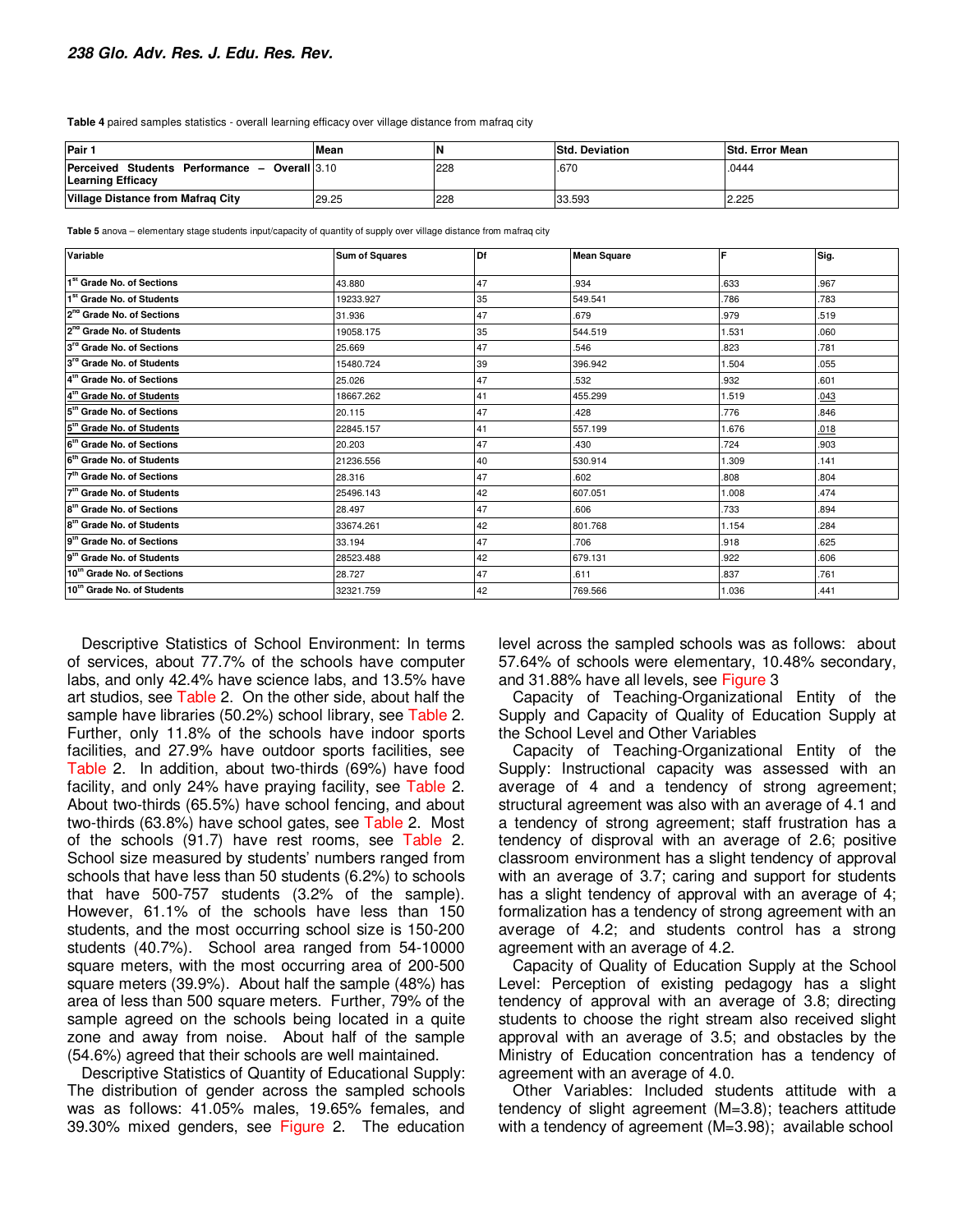**Table 6** anova – eleventh grade stage students input/capacity of quantity of supply over village distance from mafraq city

| Variable                                            | <b>Sum of Squares</b> | Df | <b>Mean Square</b> | F     | Sig.  |
|-----------------------------------------------------|-----------------------|----|--------------------|-------|-------|
| Scientific/11 <sup>th</sup> Grade No. of Sections   | 11.406                | 47 | .243               | 1.070 | .368  |
|                                                     |                       |    |                    |       |       |
| Scientific/11 <sup>th</sup> Grade No. of Students   | 7447.196              | 26 | 286.431            | .648  | .854  |
| Literature/11 <sup>th</sup> Grade No. of Sections   | 15.266                | 47 | .325               | 1.282 | .127  |
| Literature/11 <sup>th</sup> Grade No. of Students   | 3801.649              | 38 | 100.043            | 1.162 | .316  |
| Computer/11 <sup>th</sup> Grade No. of Sections     | 3.122                 | 47 | .066               | .720  | .907  |
| Computer/11 <sup>th</sup> Grade No. of Students     | 4195.667              | 9  | 466.185            | 7.969 | .116  |
| Nursing/11 <sup>th</sup> Grade No. of Sections      | .984                  | 47 | .021               | .965  | .544  |
| Nursing/11 <sup>th</sup> Grade No. of Students      | 144.500               |    | 144.500            |       |       |
| Trade/11 <sup>th</sup> Grade No. of Sections        | .266                  | 47 | .006               | .593  | .982  |
| Industrial/11 <sup>th</sup> Grade No. of Sections   | .196                  | 47 | .004               | .936  | .593  |
| Agricultural/11 <sup>th</sup> Grade No. of Sections | .138                  | 47 | .003               | .619  | .973  |
| Management/11 <sup>th</sup> Grade No. of Sections   | .503                  | 47 | .011               | .785  | .835  |
| Vocational/11 <sup>th</sup> Grade No. of Sections   | .552                  | 47 | .012               | .290  | 1.000 |
| Vocational/11 <sup>th</sup> Grade No. of Students   | 182.000               | 3  | 60.667             |       |       |
| Beauty/11 <sup>th</sup> Grade No. of Sections       | .232                  | 47 | .005               | .509  | .996  |

services has a slight agreement with M=3.4; and perceived students' performance has a tendency of slight agreement M=3.1.

Education Outputs - Student performance - Learning Efficacy of Perceived Qualitative Performance or Attainment Test Scores of Average Annual in all Subjects

Overall perceived students' performance averaged 3.1 with agreement. Meanwhile, perceived students' performances in all subjects were as follows:

Science ranged from 1-5 with M= 3.2.

Math ranged from 1-5 with  $M = 2.9$ .

Physics ranged from 1-5 with M= 2.7.

Chemistry ranged from  $1-5$  with  $M = 2.9$ . Biology ranged from 1-5 with M= 3.1.

Geology ranged from 1-5 with M= 3.2.

Computer Science ranged from 1-5 with M= 3.4.

Arabic ranged from 1-5 with  $M = 3.7$ .

English ranged from 1-5 with  $M = 2.9$ .

# **Relationships with Village Distance from Mafraq City**

In order to test the hypothesis that the further schools are located from the central city (Mafraq), the less they offer quality and quantity in the educational environments physically and organizationally the following statistical multi-level analysis of Badia Regions over overall students' performance, quantitative and qualitative inputs of supply, as well as, teaching organization were carried out.

Overall Perceived Performance over Village Distance - Paired Test: Paired test for the perceived overall students' performance over village distance indicated significant effect  $t = -11.75$ , see Table 3. Where perceived students performance (overall learning efficacy) has a mean of  $M = 3.10$ , and village distance has a mean of  $M = 29.25.84$ , see Table 4.

Effect of Overall Perceived Performance by Quantitative Inputs of Supply/Students over Village Distance - ANOVA Test: Further analysis was carried out to investigate the effect of village distance over capacity of quantity of education supply of students using anova test.

Quantitative Inputs of Elementary Stage Supply (Number of Sections and Students) over Village Distance: The test of effect of directorates of village

distance over capacity of quantity of education supply at the elementary stage using anova test (Table 5), indicated that numbers of students at the elementary level are affected by village distance for grades of fourth and fifth elementary grades.

Quantitative Inputs of Eleventh Grade Stage Supply over Village Distance: The test of effect of village distance over capacity of quantity of education Supply at the eleventh grade stage using ANOVA test of variance (Table 6) indicated that none of the inputs of eleventh grade are significant.

Quantitative Inputs of Twelfth Grade Stage Supply over Village Distance: The test of effect of village distance over capacity of quantity of education supply at the twelfth grade stage using ANOVA test of varaince (Table 7) indicated that none of the inputs of twelfth grade are significant.

Effect of Overall Perceived Performance by Quantitative Inputs of Supply/Teachers over Village Distance - ANOVA Test: Further analysis was carried out to investigate the effect of village distance over capacity of quantity of education supply of teachers using ANOVA test. The test of effect of village distance over capacity of quantity of education supply of teachers using ANOVA test (Table 8) indicated that numbers of languages teachers is affected by village distance.

Effect of Overall Perceived Performance by Teaching-Organization and Capacity of Quality of Supply and Other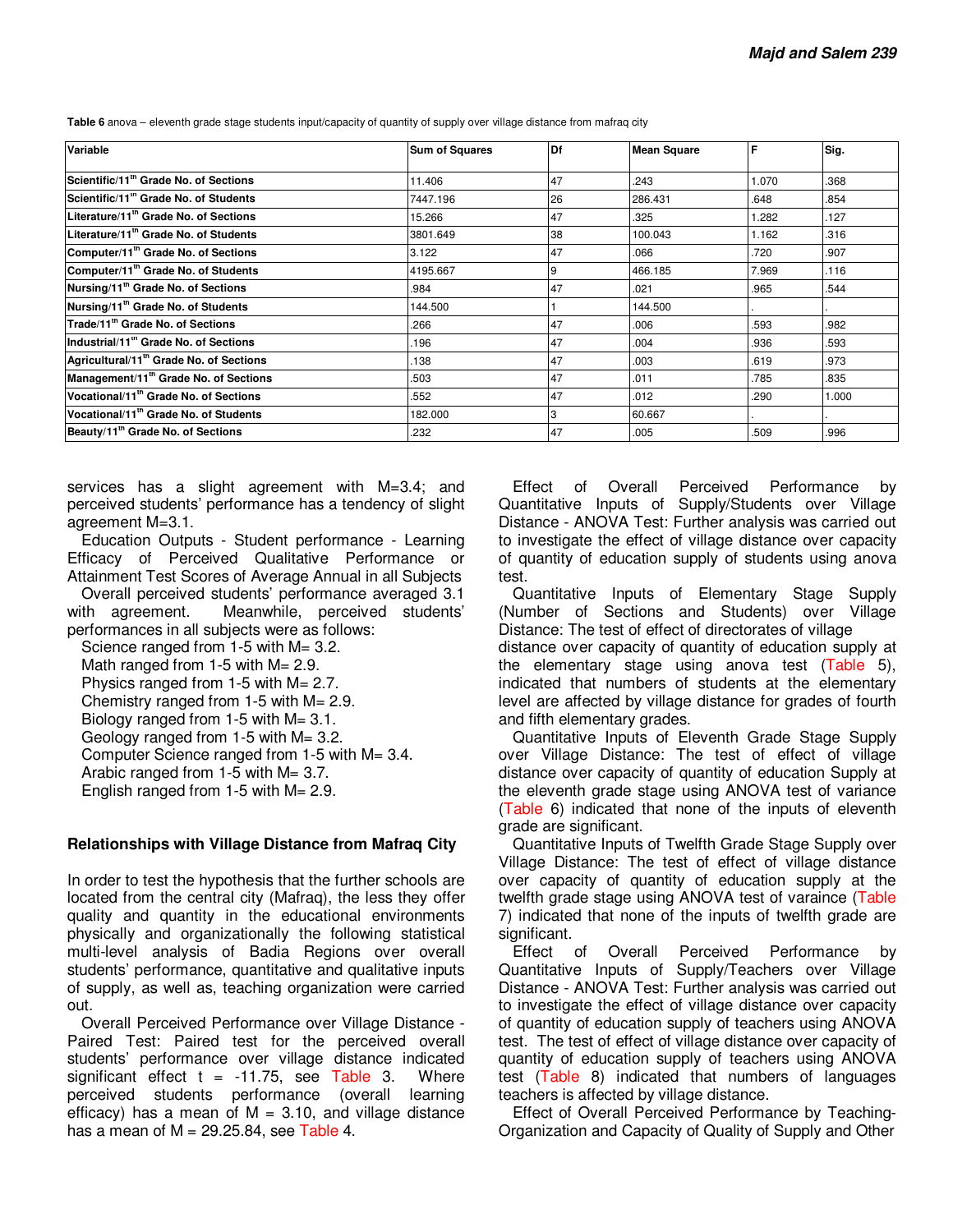**Table 7** anova test – twelfth grade stage students input/capacity of quantity of supply over village distance from mafraq city

| Variable                                            | <b>Sum of Squares</b> | df | <b>Mean Square</b> | F     | Sig.  |
|-----------------------------------------------------|-----------------------|----|--------------------|-------|-------|
| Scientific/12 <sup>th</sup> Grade No. of Sections   | 10.408                | 46 | .226               | .908  | .641  |
| Scientific/12 <sup>th</sup> Grade No. of Students   | 6670.509              | 23 | 290.022            | .539  | .908  |
| Literature/12 <sup>th</sup> Grade No. of Sections   | 14.830                | 47 | .316               | 1.300 | .114  |
| Literature/12 <sup>th</sup> Grade No. of Students   | 3340.002              | 37 | 90.270             | 1.035 | .461  |
| Computer/12 <sup>th</sup> Grade No. of Sections     | 3.960                 | 47 | .084               | .961  | .549  |
| Computer/12th Grade No. of Students                 | 4724.167              | 9  | 524.907            | 7.472 | .124  |
| Nursing/12 <sup>th</sup> Grade No. of Sections      | .452                  | 47 | .010               | .390  | 1.000 |
| Nursing/12 <sup>th</sup> Grade No. of Students      | 160.667               | 2  | 80.333             |       |       |
| Trade/12 <sup>th</sup> Grade No. of Sections        | .079                  | 47 | .002               | .330  | 1.000 |
| Industrial/12 <sup>th</sup> Grade No. of Sections   | .000                  | 47 | .000               |       |       |
| Agricultural/12 <sup>th</sup> Grade No. of Sections | .138                  | 47 | .003               | .619  | .973  |
| Management/12th Grade No. of Sections               | .325                  | 47 | .007               | .752  | .875  |
| Vocational/12 <sup>th</sup> Grade No. of Sections   | .457                  | 47 | .010               | .272  | 1.000 |
| Vocational/12 <sup>th</sup> Grade No. of Students   | 66.667                | 2  | 33.333             |       |       |
| Beauty/12th Grade No. of Sections                   | .046                  | 47 | .001               | .184  | 1.000 |

**Table 8** anova – teachers input/capacity of quantity of supply over village distance from mafraq city

| Variable                             | <b>Sum of Squares</b> | Df | <b>Mean Square</b> | F     | Sig. |
|--------------------------------------|-----------------------|----|--------------------|-------|------|
| <b>Religion Number of Teachers</b>   | 32.331                | 47 | .688               | .737  | .891 |
| <b>Arabic Number of Teachers</b>     | 74.918                | 47 | 1.594              | .732  | .896 |
| <b>English Number of Teachers</b>    | 50.122                | 47 | 1.066              | .748  | .879 |
| <b>Culture Number of Teachers</b>    | 10.552                | 47 | .225               | .782  | .839 |
| <b>Math Number of Teachers</b>       | 42.597                | 47 | .906               | .608  | .977 |
| <b>Science Number of Teachers</b>    | 37.144                | 47 | .790               | .727  | .900 |
| <b>Physics Number of Teachers</b>    | 14.369                | 47 | .306               | .806  | .806 |
| <b>Chemistry Number of Teachers</b>  | 9.702                 | 47 | .206               | .668  | .948 |
| <b>Biology Number of Teachers</b>    | 13.023                | 47 | .277               | 1.014 | .459 |
| <b>Geology Number of Teachers</b>    | 7.513                 | 47 | .160               | 1.023 | .442 |
| <b>Computer Number of Teachers</b>   | 21.431                | 47 | .456               | .506  | .996 |
| <b>Geography Number of Teachers</b>  | 11.063                | 47 | .235               | .455  | .999 |
| <b>History Number of Teachers</b>    | 13.768                | 47 | .293               | .834  | .765 |
| <b>Arts Number of Teachers</b>       | 9.129                 | 47 | 194                | .524  | .995 |
| <b>Athleticss Number of Teachers</b> | 16.596                | 47 | .353               | .811  | .798 |
| Music Number of Teachers             | .769                  | 47 | .016               | .580  | .985 |
| <b>Languages Number of Teachers</b>  | 144.521               | 47 | 3.075              | 1.442 | .047 |

Variables over Village Distance - ANOVA Test: Further analysis was carried out to investigate the effect of perceived overall all performance over village distance by teaching-organization and capacity of quality of education supply and other variables using anova test. Results in Table 9 showed a significant effect for structural entity and formalization.

Regression Model for the Significant Attributes Effect of Overall Students Performance over Village Distance: The hypothesis that overall student performance is affected by a set of attributes over village distance was reported significant in Table 10.

Factors that contributed to the regression model in the order of their strong effect are: Available School services, structural entity, languages number of teachers, and third grade number of students, see Table 11.

#### **CONCLUSIONS**

Overall perceived performance was affected differently by village ditsance from Central City of Mafraq. Village distance is not associated with any of the elementary grade inputs.Further, village distance is associated with number of students at eleventh grade computer, nursing, and vocational streams; and with number of sections at eleventh grade literature stream. The study showed a strong and negative association with number of students at twelfth grade computer stream; positive association of number of students' vocational stream; and a positive association with number of sections of literature stream. Also, village distance is only associated with number of arts teachers and school education level, and negatively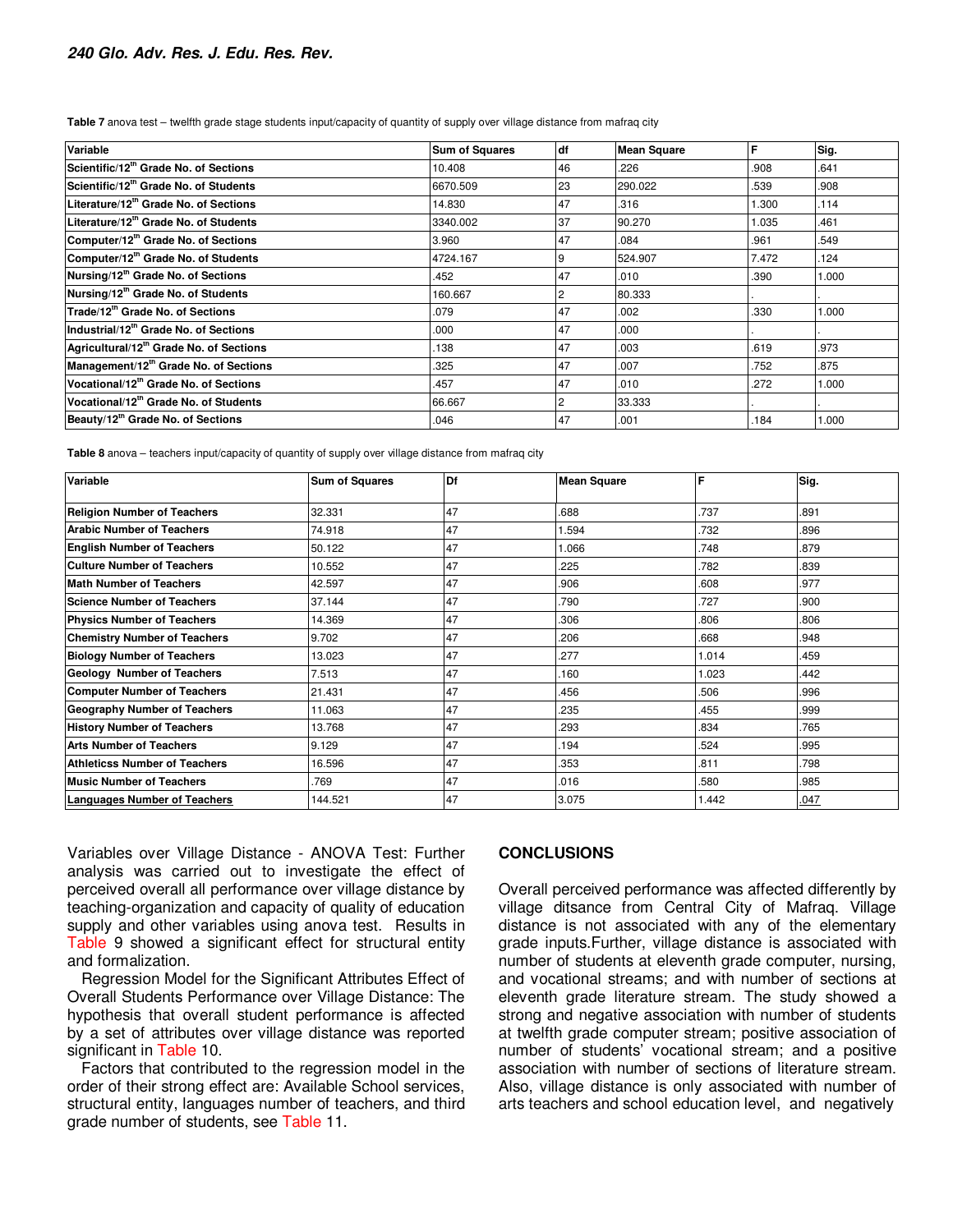Table 9 anova test - distribution of perceived students performance/overall learning efficacy over organizational entity, capacity of quality of supply and other variables over village distance from mafraq city

| Variable                                                   | <b>Sum of Squares</b> | Df | <b>Mean Square</b> | F     | Sig. |
|------------------------------------------------------------|-----------------------|----|--------------------|-------|------|
| Perceived Students Performance - Overall Learning Efficacy | 20.946                | 47 | .446               | .991  | .497 |
| <b>Students' Gender</b>                                    | 34.306                | 47 | .730               | .884  | .684 |
| <b>School Education Level</b>                              | 46.539                | 47 | .990               | 1.219 | .180 |
| Instructional                                              | 8.622                 | 47 | .183               | 1.293 | .119 |
| <b>Structural</b>                                          | 17.336                | 47 | .369               | 1.630 | .012 |
| <b>Staff Frustration</b>                                   | 49.581                | 47 | 1.055              | 1.324 | .099 |
| Positive Classroom Environment                             | 28.144                | 47 | .599               | .999  | .484 |
| <b>Caring &amp; Support for Students</b>                   | 21.054                | 47 | .448               | 1.044 | .408 |
| Formalization                                              | 16.773                | 47 | .357               | 1.477 | .037 |
| <b>Students Control</b>                                    | 10.304                | 47 | .219               | 1.171 | 232  |
|                                                            |                       |    |                    |       |      |
| Perception of Existing Pedagogy                            | 15.734                | 47 | .335               | .908  | .643 |
| <b>Directing Students Track</b>                            | 49.821                | 47 | 1.060              | 1.132 | .279 |
| <b>Obstacles of Ministry Concentration</b>                 | 23.509                | 47 | .500               | .835  | .764 |
| Students Attitude                                          | 13.408                | 47 | .285               | .990  | 499  |
| Teachers Attitude                                          | 17.018                | 47 | .362               | .280  | .129 |
| Available School Services                                  | 25.586                | 47 | .544               | 1.418 | .055 |

**Table 10** multivariate tests model - village distance from mafraq city over significant variables

| <b>Effect</b><br>: Wilks<br>Lambda       | Value |                        | <b>Hypothesis df</b> | Error df | Sig. |
|------------------------------------------|-------|------------------------|----------------------|----------|------|
| Intercept                                | .008  | 77c<br>101 G<br>10.11c | 8.000                | 62,000   | .000 |
| <b>Village Distance from Mafrag City</b> | .019  | .227                   | 272.000              | 500.955  | .026 |

**Table 11** tests of between-subjects effects - village distance from mafraq city over significant variables

| Source                 | <b>Dependent Variable</b>           | <b>Type III Sum of Squares</b> | df  | <b>Mean Square</b> | F        | Sig. |
|------------------------|-------------------------------------|--------------------------------|-----|--------------------|----------|------|
| <b>Corrected Model</b> | Structural                          | 14.721 <sup>a</sup>            | 34  | .433               | 1.787    | .021 |
|                        | <b>Staff Frustration</b>            | 27.043 <sup>b</sup>            | 34  | .795               | .949     | .557 |
|                        | Formalization                       | 7.468 <sup>c</sup>             | 34  | .220               | .757     | .812 |
|                        | <b>Available School Services</b>    | 21.219 <sup>d</sup>            | 34  | .624               | 1.810    | .019 |
|                        | 2nd Grade No. of Students           | 15923.450 <sup>e</sup>         | 34  | 468.337            | 1.335    | .154 |
|                        | 3rd Grade No. of Students           | 13175.737                      | 34  | 387.522            | 1.622    | .045 |
|                        | 4th Grade No. of Students           | 12945.420 <sup>9</sup>         | 34  | 380.748            | 1.326    | .160 |
|                        | <b>Languages Number of Teachers</b> | $116.355^{n}$                  | 34  | 3.422              | 1.755    | .024 |
| Intercept              | Structural                          | 987.373                        |     | 987.373            | 4075.525 | .000 |
|                        | <b>Staff Frustration</b>            | 425.628                        |     | 425.628            | 507.718  | .000 |
|                        | Formalization                       | 1061.689                       |     | 1061.689           | 3658.131 | .000 |
|                        | <b>Available School Services</b>    | 658.463                        |     | 658.463            | 1910.145 | .000 |
|                        | 2nd Grade No. of Students           | 31726.732                      |     | 31726.732          | 90.427   | .000 |
|                        | 3rd Grade No. of Students           | 24856.863                      |     | 24856.863          | 104.053  | .000 |
|                        | 4th Grade No. of Students           | 21976.610                      |     | 21976.610          | 76.560   | .000 |
|                        | <b>Languages Number of Teachers</b> | 43.110                         |     | 43.110             | 22.111   | .000 |
| <b>Total</b>           | <b>Structural</b>                   | 1794.194                       | 104 |                    |          |      |
|                        | <b>Staff Frustration</b>            | 798.234                        | 104 |                    |          |      |
|                        | Formalization                       | 1876.361                       | 104 |                    |          |      |
|                        | <b>Available School Services</b>    | 1216.914                       | 104 |                    |          |      |
|                        | 2nd Grade No. of Students           | 116327.000                     | 104 |                    |          |      |
|                        | 3rd Grade No. of Students           | 89419.000                      | 104 |                    |          |      |
|                        | 4th Grade No. of Students           | 87768.000                      | 104 |                    |          |      |
|                        | <b>Languages Number of Teachers</b> | 298.000                        | 104 |                    |          |      |

associated with teachers' attitude and available school services.

In terms of capacity of quantity of education supply at the elementary level effect on perceived overall performance over village distance, results indicated that numbers of students at the elementary level from of fourth and fifth grades are affected by village distance. In terms of capacity of quantity of education supply at the eleventh and twelfth grade levels effect on perceived overall performance over village distance, results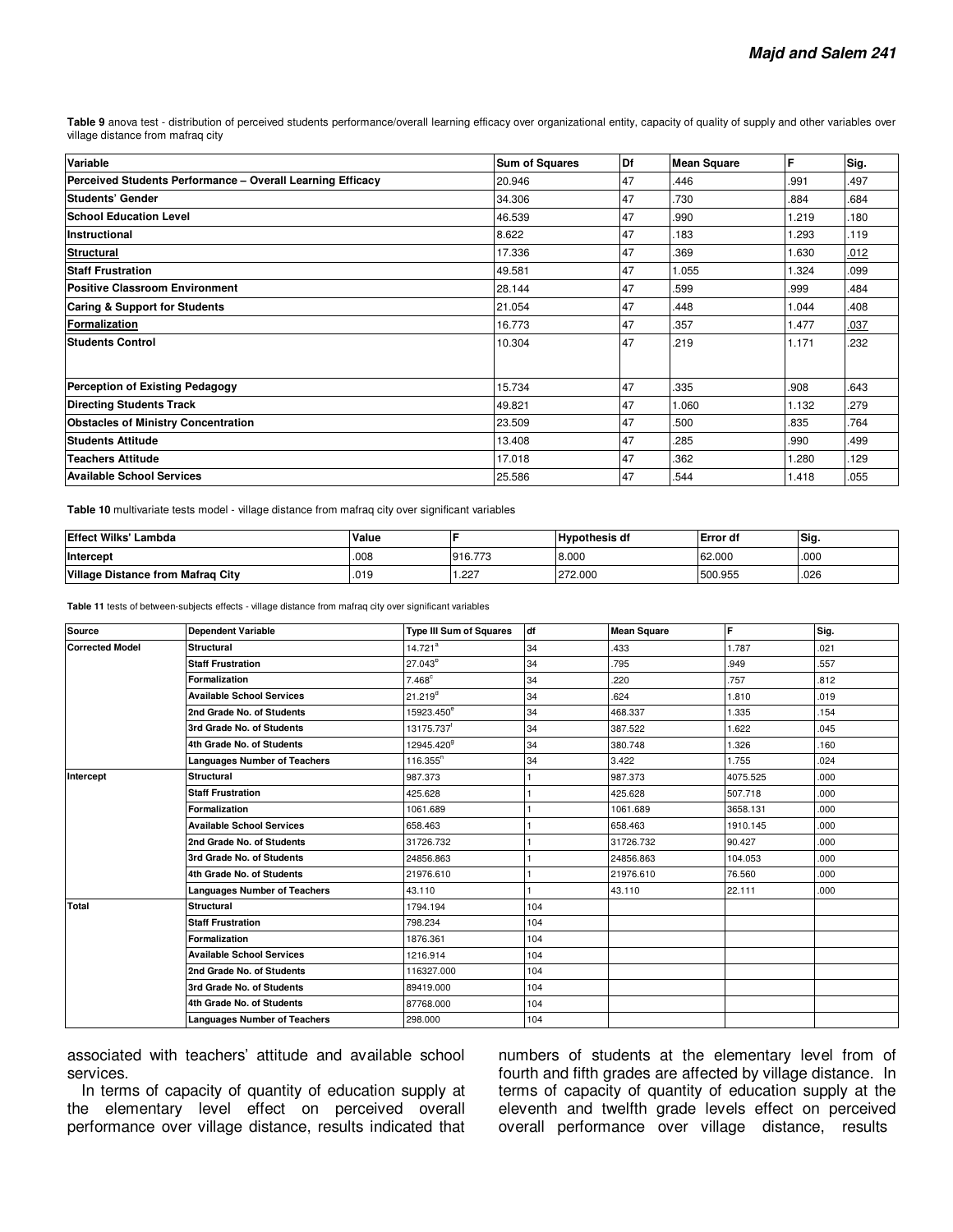indicated that none of the eleventh and twelfth grade level inputs are affected by village distance. In terms of capacity of quantity of education supply of teacher's effect on perceived overall performance over village distance, results indicated that only numbers of languages teachers are affected.

In terms of teaching-organization and capacity of quality of education supply and other variables effect on perceived overall performance over village distance, results indicated that structural entity and formalization are affected by village distance which supports Evans et al. (1991), Berglund and Lindvall (1986), and Cohen et al. (1986). Overall student performance is affected by a set of attributes over village distance was reported significant. Factors that contributed to the regression model in the order of their strong effect are: available school services; structural entity; languages number of teachers; and third grade number of students.

Inputs strength is characterized by the availability of all streams; teachers specialties, capacity, skills, and cooperation; small students numbers; and available electronic pedagogy. However, input weaknesses: dispersed school from residential settings.

#### **RECOMMENDATIONS**

It is fruitful to conceptualize social environment of a school from a multiple perspective, including the instructional, structural, human resource, political, and cultural aspects, and to study its relations with the performance of teachers and students.Policy makers should not be mainly concerned about the inputs of schooling (finance, curriculum, and student allocation), but also they should pay attention to the internal process of the school, such as instructional approaches, school structure, etc. Major issues that should be considered by education policy makers include:

Emphasis of joining schools together, as it seems number of students as well as section are vital for output and more so than number of teachers. Many schools are suffering, especially in the Northeast Badia Region, from small number of students in geographically dispersed villages. It is healthier to increase numbers of students to a range of 20-30 per section for completion among students.

Number of teachers and their major seem to be sufficient and more importantly are their attitude. This suggests working more on enhancing the teachers' attitude, as their qualifications seem sufficient but they lack inspiration and incentives and it seems to be a worthwhile issue of investment by policy maker of higher education.

Physical infrastructure that supports students' activity seems vital and affects student's performance positively.

Therefore, it is worth to invest in sports and arts facilities, and the like.

## **ACKNOWLEDGEMENT**

Funding for this research was provided by Deanship of Scientific Research, German-Jordanian University, Amman, Jordan, in 2008.

#### **REFERENCES**

- Barker R and Gump P (1964). Big School, Small School: High School Size and Student Behavior. Stanford, CA: Stanford University Press.
- Bates JT (1993). Portrait of a Successful Rural Alternative School. Rural Educator 14(3): 20-24.
- Berglund B and Lindvall T (1986). Sensory reactions to sick buildings. Environment International, 12:147-159.
- Berlin BM and Cienkus RC (1989). Size: The Ultimate Educational Issue? Education and Urban Society 21(2): 228-231.
- Bolman LG and Deal TE (1991). Leadership and Management Effectiveness: a Multi-Frame, Multi-Sector Analysis. Human Resource Management, 30:509-534.
- Burke AM (1987). Making a Big School Smaller: The School-Within-a-School Arrangement for Middle Level Schools. Orting, WA: Orting Middle School, (ED 303 890).
- Bush T (1986). Theories of Educational Management. London: Harper and Row.
- Cawelti G (1993). Restructuring Large High Schools to Personalize Learning for All. ERS Spectrum 11(3):17-21.
- Cheng YC (1993). Profiles of Organizational Culture and Effective Schools. School Effectiveness and School Improvement, 4(2):85- 110.
- Cohen S and Weinstein N (1981). Nonauditory effects of noise on behavior and health. J. Soc. Issues, 37(1): 36-70.
- Cohen S, Evans GW, Stokols D and Krantz DS (1986). Behavior, health, and environmental stress. New York: Plenum.
- Conway T, Mackay S and Yorke D (1994). Strategic planning in higher education: Who are the Customers. Inter. J. Edu. Manage., 8(6):29- 36.
- Cotton K (1996). School Size, School Climate, and Student Performance. Close-Up #20. http://www.nwrel.org/scpd/sirs/10/c020.html
- Crook MA and Langdon FJ (1974). The effects of aircraft noise in schools around London Airport. Sound and Vibration, 34: 221-232.
- Department of Statistics (2001). Amman, Hashemite Kingdom of Jordan.
- Department of Statistics (2002). Amman, Hashemite Kingdom of Jordan.
- Eberts RW, Kehoe E and Stone JA (1982). The Effect of School Size on Student Outcomes. Final Report. Eugene, OR: Center for Educational Policy and Management, University of Oregon, (ED 245 382).
- Edwards MM (1991). Building conditions, parental involvement, and student achievement in the D.C. Public School System. Unpublished master's thesis, Georgetown University, Washington, D.C.
- Eichenstein R (1994). Project Achieve, Part I: Qualitative Findings 1993-94. Brooklyn, NY: Office of Educational Research, New York City Board of Education (ED 379 388).
- Evans GW, Kliewer W and Martin J (1991). The role of the physical environment in the health and well-being of children. In H.E. Schroeder (Ed.), New Directions in Health Psychology Assessment (pp127-157). New York: Hemisphere.
- Fisk RP and Allen J (1993). Applying marketing techniques to achieve the strategic objectives of educational institutions: A case study. AMA